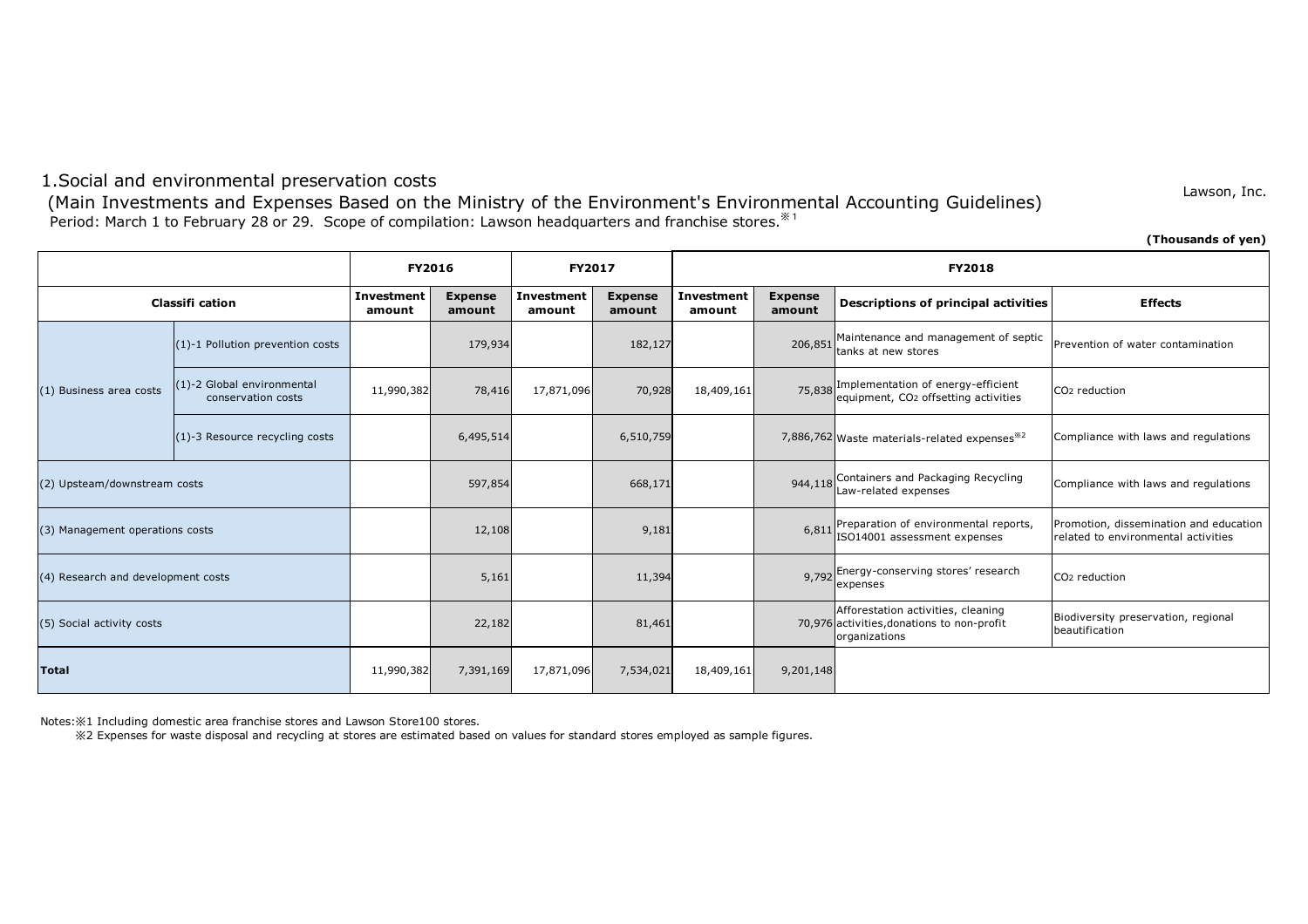#### 2. Environmental Data

**Unit FY2010 FY2011 FY2012 FY2013 FY2014 FY2015 FY2016 FY2017 FY2018** housands of ton<br>(%)  $($ %)  $)$   $)$   $)$   $3,615.7$ <br> $(100.0)$ (100.0) 4,341.7  $(100.0)$ 4,728.3  $(100.0)$ 4,868.  $(100.0)$ 4,985.1  $(100.0)$ 5,190.2  $(100.0)$ 5,565.0 (100.0) Scope1  $\begin{bmatrix} \text{Thousands of ton} \\ \text{(%)} \end{bmatrix}$  $-$  5.9 and s of tons  $-$  5.9 and  $-$  5.9 and  $-$  5.9 and  $-$  5.9 and  $-$  5.9 and  $-$  5.9 and  $-$  5.9 and  $-$  5.9 and  $-$  5.9 and  $-$  5.9 and  $-$  5.9 and  $-$  5.9 and  $-$  5.9 and  $-$  5.9 and  $-$  5.9 and  $-$  5.9 and  $-$  5.9 (0.16) 6.5 (0.15) 6.1  $(0.13)$ 5.5 (0.11) 5.3 (0.11) 5.1 (0.10)  $(0.08)$ Scope2 Thousands of ton  $\begin{array}{c|c|c|c|c|c|c|c|c} \text{and} & \text{if} & \text{if} & \text{if} & \text{if} & \text{if} & \text{if} & \text{if} & \text{if} & \text{if} & \text{if} & \text{if} & \text{if} & \text{if} & \text{if} & \text{if} & \text{if} & \text{if} & \text{if} & \text{if} & \text{if} & \text{if} & \text{if} & \text{if} & \text{if} & \text{if} & \text{if} & \text{if} & \text{if} & \text{if} & \text{if} & \text{if} & \text{if}$  $(0.37)$ 16.0 (0.37) 75.0  $(1.60)$  $21.8$  $(0.45)$  $25.3$  $(0.51)$  $26.36$  $(0.51)$ (0.48) Scope3 Category1  $T$  nousands of tons  $\begin{array}{c|c|c|c|c|c|c|c|c} \hline \text{(3)} & & & & - & & & \text{(72.06)} \ \hline \end{array}$ (72.06) 3,229.8 (74.39) 3,303.4 (69.87) 3,534.3 (72.60) 3,711.8  $(74.46)$ 3,850.4  $(74.19)$ 4,169.5 (74.92) Scope3 Category3 housands of ton<br>(%) (%) <sup>ー</sup> <sup>ー</sup> 59.7  $(1.65)$ 63.1  $(1.45)$ 74.0  $(1.56)$  $71.1$  $(1.46)$ 74.3  $(1.49)$ 76.  $(1.47)$  $(1.43)$ Scope3 Category4 housands of ton  $(%)$  of tons  $(2.57)$ (2.57) 74.8 (1.72) 78.5 (1.66) 83.2 (1.71) 86.6 (1.73) 94.0 (1.81) (1.79) Scope3 ategory5 housands of ton<br>(%)  $-$  and 23.3<br>(%)  $(0.64)$ (0.64) 24.8 (0.57) 27.7 (0.59) 26.5 (0.54) 26.3 (0.53) 28.0 (0.54) (0.43)  $BSE$  usiness trips by headquarters employees  $SSE$ ategory6 housands of tons nds of tons  $(0.01)$  $(0.01)$  $0.5$  $(0.01)$  $^{\circ}$  $(0.01)$  $^{\circ}$  $(0.01)$  $0.6$  $(0.01)$  $(0.01)$ Scope3 Category12 housands of tons  $\begin{array}{c|c|c|c|c|c|c|c|c} \hline \text{ (96)} & & & & - & & & \text{ (97)} \ \hline \end{array}$ (0.97) 47.6 ۰، <sup>4</sup><br>11.10 52.9 (1.12) 34.2 (0.70) 34.6 (0.69) 37.3 (0.72) Scope3 Category14 housands of ton<br>(%)  $\begin{array}{c|c|c|c|c|c|c|c|c} \text{(780.1)} & & & & - & & \text{(780.1)} \ \text{(96)} & & & & & - & & \text{(71.58)} \ \end{array}$ (21.58) 878.6  $(20.24)$ 1,109.3  $(23.46)$ 1,091.3 (22.42) 1,020.4 (20.47) 1,072.0 (20.65) 1,117.4  $(20.08)$ ★ │ t │ 68.2│ 86.1│ 86.7│ 101.8│ 98.3│ 98.8│ 95.4│ 90.3│ 86.3 % | 16.9 21.3 23.8 22.8 24.2 21.0 22.2 20.2 20.2 18.5 Trucks 7.29 7.29 7.0 7.0 7.0 7.0 7.0 7.0 7.0 t 31,277 30,857 28,754 28,542 32,511 35,891 34,637 37,440 42,928 % | 24.8 | 25.8 | 30.8 | 31.3 | 21.8 | 13.7 | 16.7 | 9.9 +3.3 t | 8,848 9,247 9,827 10,018 10,189 10,339 10,727 11,190 11,804 g 4.95 4.82 4.87 4.91 5.02 5.41 4.95 4.92 4.75 CO2 offset through the CO2 Offset Program (offsets sold or attached to products) <sup>t</sup> 16,200 16,900 20,500 23,500 24,700 26,100 27,600 29,300 29,600 Thousands of bags| 2600| 2710| 3260| 4290| 4310| 4340| 4380| 443| 444 kg | 674 681 681 690 683 667 668 668 667 652 655 % 74.0 74.3 75.4 76.3 77.1 76.8 78.0 77.5 78.5 t | 5,978 6,250 6,661 6,988 7,203 7,592 7,975 8,316 8,854 Thousands of pairs 464,490 478,189 524,461 546,198 555,657 593,452 670,122 749,563 703,842 Pairs 52,912 52,627 54,877 53,908 51,904 52,808 56,370 56,940 52,032 Stores that recycle used cooking oil Lawson Group※<sup>3</sup> ★ Stores 8,500 9,142 9,875 10,468 11,059 11,470 12,348 13,156 13,973 Stores that recycle food waste(Feed-making / Fertilization, Heat recovery) Lawson Group<sup>※3</sup> ★ Stores 1,791 2,157 2,403 2,456 2,645 2,555 2,685 2,950 3,031 3,031 Food recycling ratio Lawson (non-consolidated) ★ % 34.7 47.6 50.3 47.6 44.7 41.1 44.3 44.5 47.9 Container and packaging weight and CO2 emissions Total **Item** CO2 emissions when containers and packaging are incinerated Electricity consumption by franchise stores Per-store daily delivery trucks excluding newspapers and tobacco deliveries) Per-store CO2 emissions due to electricity consumption※<sup>2</sup> Per-store delivery truck CO2 emissions (Reduction rate compared with fiscal 2007) Disposable chopsticks used per store Saving resources ood waste recycling Saving resources Program to reduce disposable chopstick use Plastic shopping bags used weight Plastic shopping bag handout rate Scope: See note 4 below. Program to reduce plastic shopping bag use Cumulative "Bring Your Own Bag" reusable bags distributed Plastic shopping bags used per store weight Disposable chopsticks used Supply chain CO<sub>2</sub> emissions<sup>※1</sup> Reducing CO2 er-store CO<sub>2</sub> emissions Gasoline consumption by Company vehicles Energy consumption associated with electric power procurement nergy consumption by delivery centers Electricity consumption by corporate headquarters, areas, branchces and Company-operated stores Cumulative CO2 offset Packaging used isposal of containers,disposable chopsticks and plastic shopping bags Waste generated by stores & industrial waste generated at mes of store closures and remodeling Stocked raw materials (Private and national brand products, plastic shopping bags,etc.) Breakdown by category Packaging per product (Reduction rate compared with fiscal 2006)

Average daily waste per store ★ kg 51.8 52.0 53.7 53.7 51.6 51.0 55.4 55.9 52.2

Notes:※1 Calculated as per industry-classified interpretation regarding Basic Guidelines on Greenhouse Gas Emissions Calculation for Retailers, Ver. 1.0. Period: Administrative year<sup>※4</sup>

※2 CO2 emission coefficients are recalculated annually based on coefficients for receiving-end terminals published by the Federation of Electric Power Companies of Japan.

※3 The number of convenience stores managed by the consolidated Lawson Group. Includes stores operated by Lawson Inc., Lawson Okinawa, Inc., Lawson Minami-Kyushu Inc., Lawson Kouchi Inc., and Lawson Sanin, Inc.

※4 Data after Fiscal 2013 are for stores participating in food waste recycling nationwide; data are for all waste except food waste at certain stores in the Tokyo Metropolitan Area.

Lawson, Inc.

4.4

 $26.8$ 

79.7

99.4

24.0

 $0.6$ 

43.2 (0.78)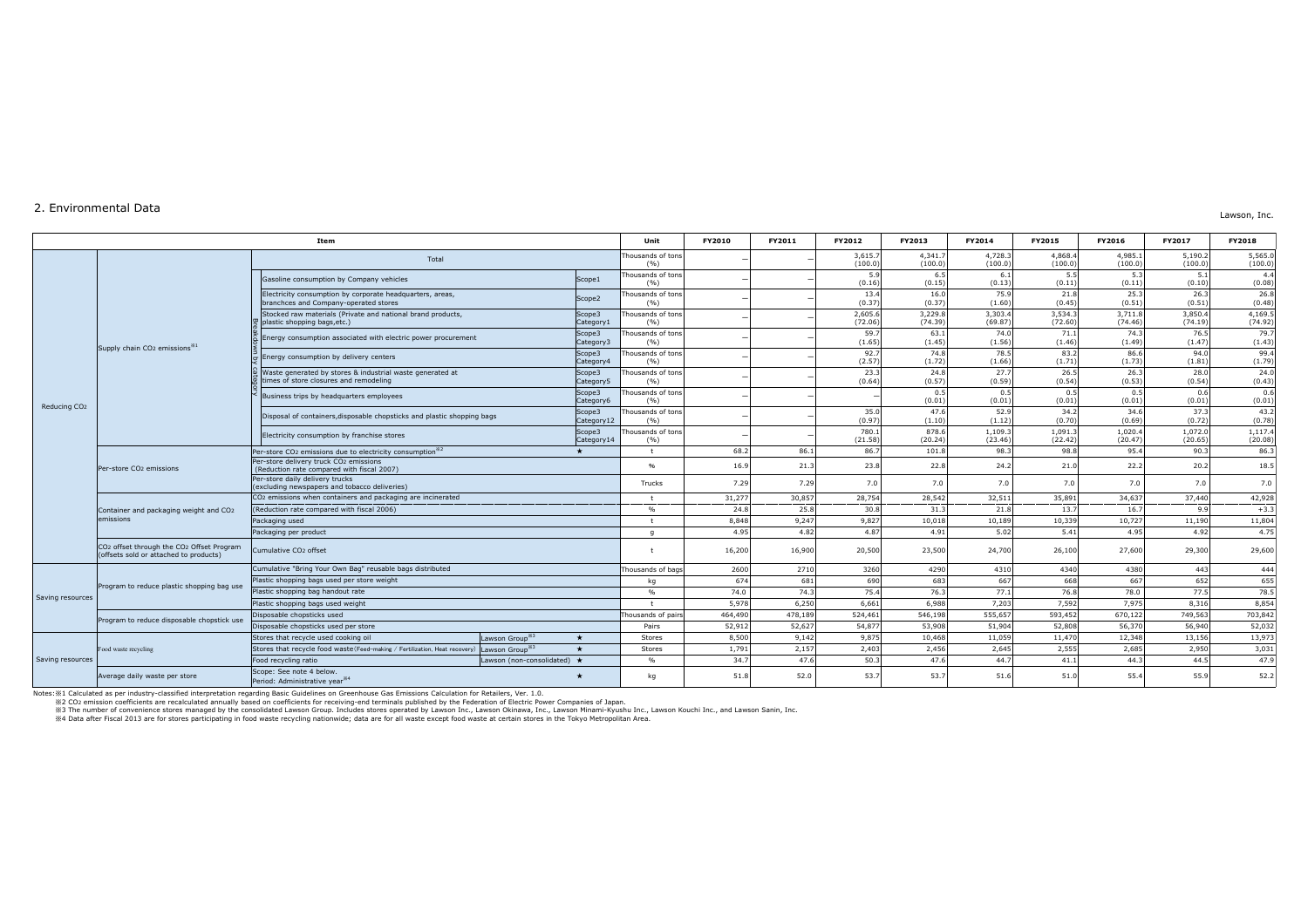## 3. Fund Donations

**(Millions of yen)**

|                            | <b>Lawson Green Fund</b> | <b>Support Dreams Fund</b><br>(Scholarship program for victims of<br>the Great East Japan Earthquake) | <b>Support Dreams Fund</b><br>(Scholarship program for children<br>from single-parent families) | <b>TOMODACHI Fund</b> | <b>Disaster Relief Fund,</b><br>and other funds | <b>Total</b> |
|----------------------------|--------------------------|-------------------------------------------------------------------------------------------------------|-------------------------------------------------------------------------------------------------|-----------------------|-------------------------------------------------|--------------|
| <b>Cumulative total</b>    | 4,219                    | 1,951                                                                                                 | 368                                                                                             | 113                   | 3,006                                           | 9,656        |
| FY2018                     | 150                      | 18                                                                                                    | 205                                                                                             |                       | 219                                             | 602          |
| FY2017                     | 157                      | 48                                                                                                    | 162                                                                                             | 15                    | 53                                              | 436          |
| FY2016                     | 146                      | 134                                                                                                   |                                                                                                 | 14                    | 367                                             | 661          |
| FY2015                     | 110                      | 189                                                                                                   | -                                                                                               | 24                    | 94                                              | 417          |
| FY2014                     | 97                       | 291                                                                                                   |                                                                                                 | 31                    | 31                                              | 449          |
| FY2013                     | 83                       | 330                                                                                                   |                                                                                                 | 20                    | 49                                              | 482          |
| FY2012                     | 110                      | 388                                                                                                   |                                                                                                 |                       |                                                 | 502          |
| FY2011                     | 111                      | 554                                                                                                   |                                                                                                 |                       | 1,073                                           | 1,738        |
| FY2010                     | 245                      |                                                                                                       |                                                                                                 |                       | 71                                              | 316          |
| FY2009                     | 233                      |                                                                                                       |                                                                                                 |                       | 36                                              | 270          |
| FY2008                     | 254                      |                                                                                                       |                                                                                                 |                       | 45                                              | 299          |
| FY2007                     | 238                      |                                                                                                       |                                                                                                 |                       | 40                                              | 278          |
| FY2006                     | 247                      |                                                                                                       |                                                                                                 |                       | 23                                              | 270          |
| FY2005                     | 232                      |                                                                                                       |                                                                                                 |                       | 64                                              | 296          |
| FY2004                     | 175                      |                                                                                                       |                                                                                                 |                       | 275                                             | 450          |
| FY2003                     | 196                      |                                                                                                       |                                                                                                 |                       | J.                                              | 203          |
| FY2002                     | 177                      |                                                                                                       |                                                                                                 |                       | 45                                              | 221          |
| FY2001                     | 192                      |                                                                                                       |                                                                                                 |                       | 77                                              | 268          |
| FY2000                     | 154                      |                                                                                                       |                                                                                                 |                       | 93                                              | 247          |
| FY1999                     | 190                      |                                                                                                       |                                                                                                 |                       | 45                                              | 235          |
| FY1998                     | 166                      |                                                                                                       |                                                                                                 |                       | $\overline{\phantom{a}}$                        | 166          |
| FY1997                     | 154                      |                                                                                                       |                                                                                                 |                       | $\overline{\phantom{a}}$                        | 154          |
| FY1996                     | 107                      |                                                                                                       |                                                                                                 |                       | $\overline{\phantom{a}}$                        | 107          |
| FY1995                     | 98                       |                                                                                                       |                                                                                                 |                       | 295                                             | 393          |
| FY1994                     | 79                       |                                                                                                       |                                                                                                 |                       | $\overline{\phantom{a}}$                        | 79           |
| FY1993                     | 96                       |                                                                                                       | –                                                                                               |                       | $\overline{\phantom{0}}$                        | 96           |
| FY1992(From September1992) | 24                       |                                                                                                       |                                                                                                 |                       | $\overline{\phantom{a}}$                        | 24           |

Notes:※Figures have been rounded. (Millions of yen)<br>※Donations include those collected in stores, donations via Loppi, donations of Ponta and d point reward points , and donations from headquarters.

### Lawson, Inc.